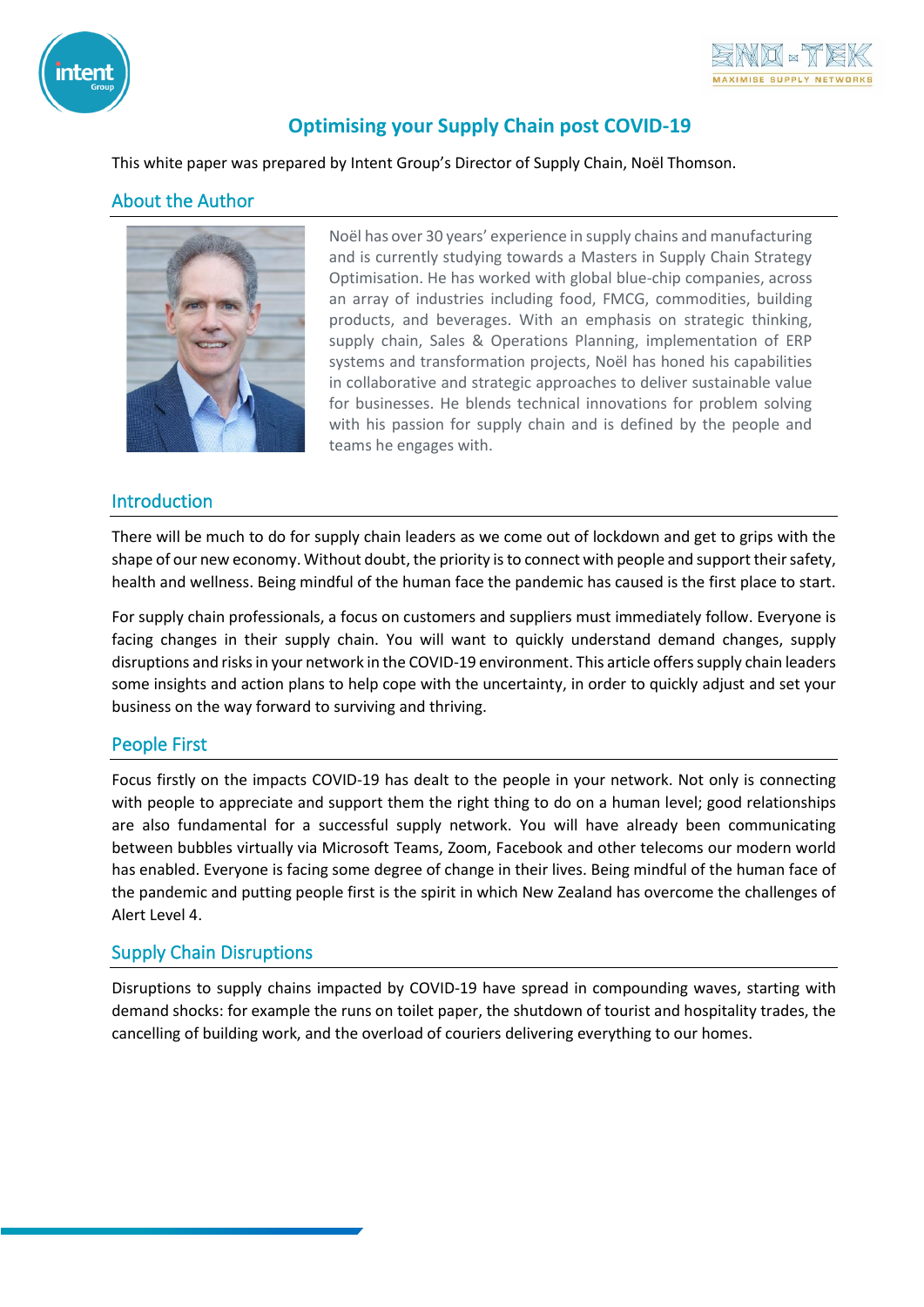

FIGURE 1 - Customers restricted at PAK'nSAVE stores as people 'panic buy' during COVID-19.

Then came the supply shocks: such as sanitiser and personal protective equipment factories shutdown for weeks in China, the lag on making more live yeast for baking, or shipments of scarce supplies being diverted, based on need to Europe or the USA. There is a global shortage of caps, pumps and bottles for sanitiser and hand soaps. Capacities are stretched in medical equipment supply, as well as in the logistics and courier industry.

Many aftereffects are still developing, and some international sources of supply will cease to exist post COVID-19. Uncertainty can play havoc in your supply chain, as we will soon see in this article.



FIGURE 2 - The shape of New Zealand two-way trade with countries around the world.



FIGURE 3 - Businesses are facing continuity problems in the face of the supply chain disruptions.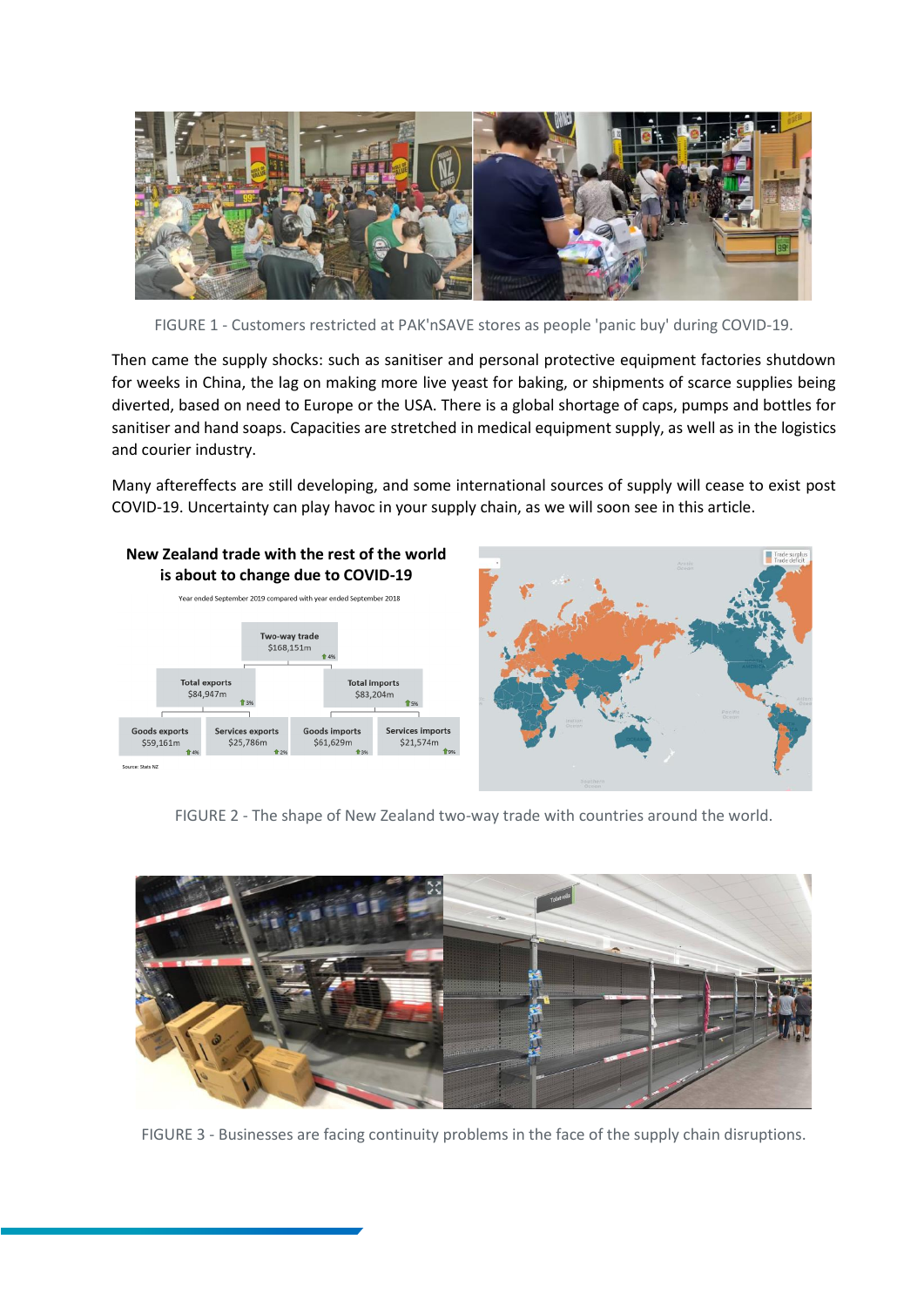## Uncertainty Makes Things Worse

Exacerbating the problem is uncertainty, as:

- Consumers panic buy some things and stop buying others,
- Businesses reprioritise and put plans on hold, and
- Investors hold on to their wallets and their breath.

While your industry may be more or be less affected, the questions of uncertainty in demand and uncertainty in supply are widespread.

Financing, logistics problems and cost impacts were all major consequences of the 2008 Global Financial Crisis (GFC). Indeed, the GFC taught us some lessons in the value of collaboration with trusted suppliers and customers, of improving visibility across the supply chain, connecting to respond quickly and using analytics to understand alternative scenarios.

A challenge is 'Can individual companies solve these uncertainties and problems on their own?'

## Decision Making is Complicated

Supply networks are more complicated than a single organisation can influence completely on their own. Lockdown notices to control COVID-19 around the world have clamped down on network flows and new border restrictions came into effect. Tourism, hospitality, construction, banks, manufacturers, suppliers, service providers, transport companies, importers, exporters and local retailers are all experiencing consequences. The economy is reshaping more quickly than ever before. Demand for some items has outstripped supply, while other goods simply suffered supply shocks as factories closed (e.g. production of smartphones shut for eight weeks in China).





FIGURE 4 - The classic bullwhip effect: Delayed demand signals amplify the supply response.

The bullwhip effect typically is a problem in forecast-driven supply chains, where careful management of the demand and its effects on inventory is an important goal for supply chain managers. Demand shocks like COVID-19 only make things worse.

In 2009 the Wall Street Journal described how information disconnections in the electronics supply chain hurt the industry after the GFC of 2008. Best Buy said it could have sold more electronics equipment, but deep production cuts meant the retailer could not keep enough goods on shelves. As the contraction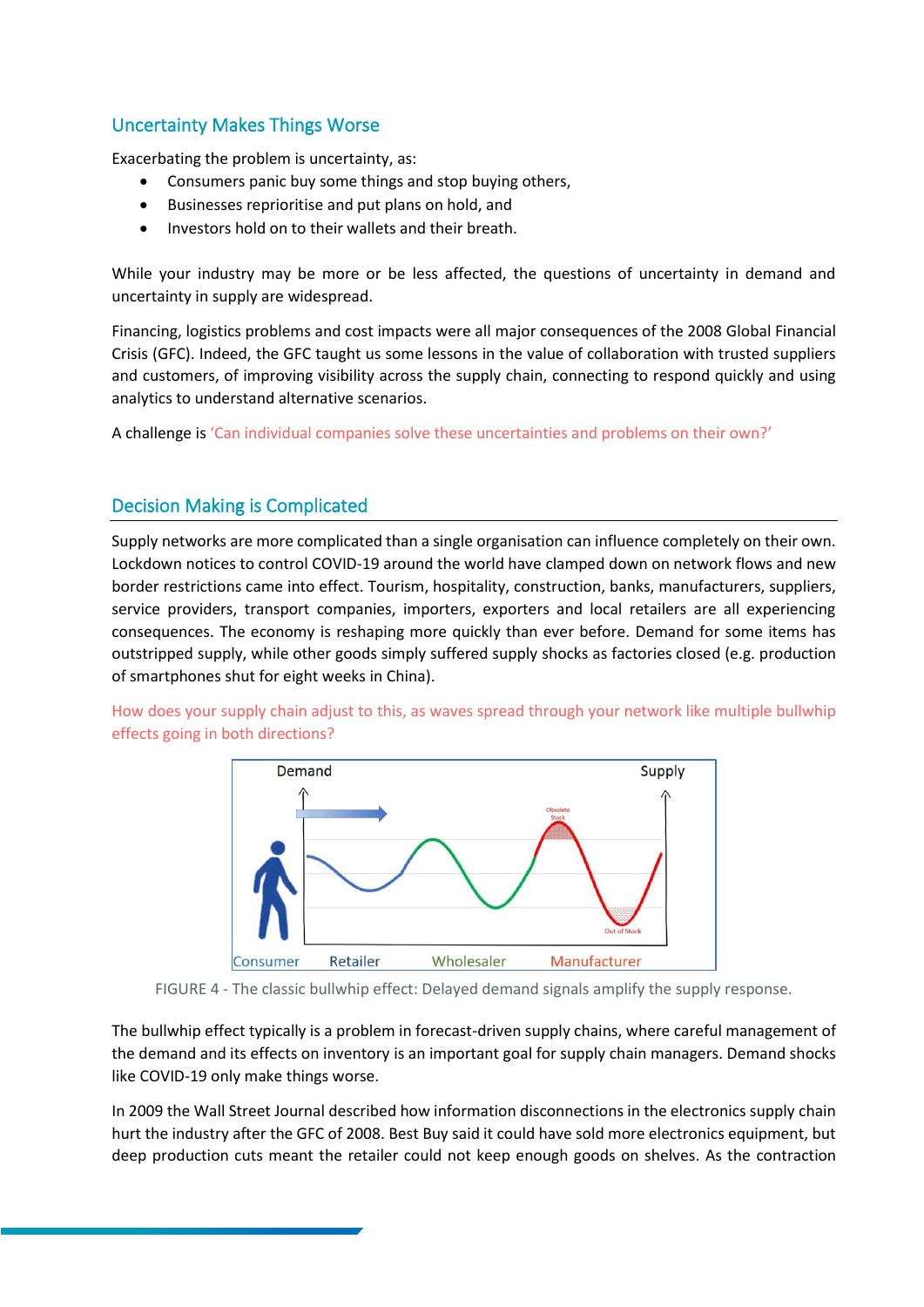raced down the supply chain, its effects became amplified. Manufacturers cut production by 20% while actual consumer demand only dropped less than 8%. The upstream over-reaction caused out of stocks.

The reverse bullwhip effect comes into play when supply disruptions occur and the supply chain becomes volatile as orders get inflated. A pandemic like COVID-19 makes things even more unstable, including the effect of uncertainty around communications, leading to panic buying.



FIGURE 5 - Supply shocks cause a reverse bullwhip: Resulting in panic buying.

## Optimising Your Supply Network / Chain

#### You will be asking yourself:

What new capabilities must I build into my supply chain to cope with the new economy? How do I ensure my business captures short term opportunities, by having ready supply available? How do I avoid buying too much, only to later suffer discounting and obsolescence costs? What is the most efficient way to right-size my inventory for the changed customer demand? How do we prioritise and connect with customers and suppliers across our network? How do I make my supply network more resilient?

## Getting Your Demand Right

You want to capture every sales opportunity, but also not be stuck with obsolete stock. So, managing demand and its variability in this new environment becomes more important than usual. But as we have seen, the old ways of demand management have their issues, particularly in the fast-changing pandemic world. Forecast accuracy, lot size, information latency and order cycle lag time are contributors of the bullwhip effect.

#### **There are several ways you can combat these distortions of information to improve demand certainty:**

| <u>Action</u>                                            | Frequency |
|----------------------------------------------------------|-----------|
| Share information across the supply chain.               | Ongoing   |
| Map your product portfolio to the new market conditions. | Regularly |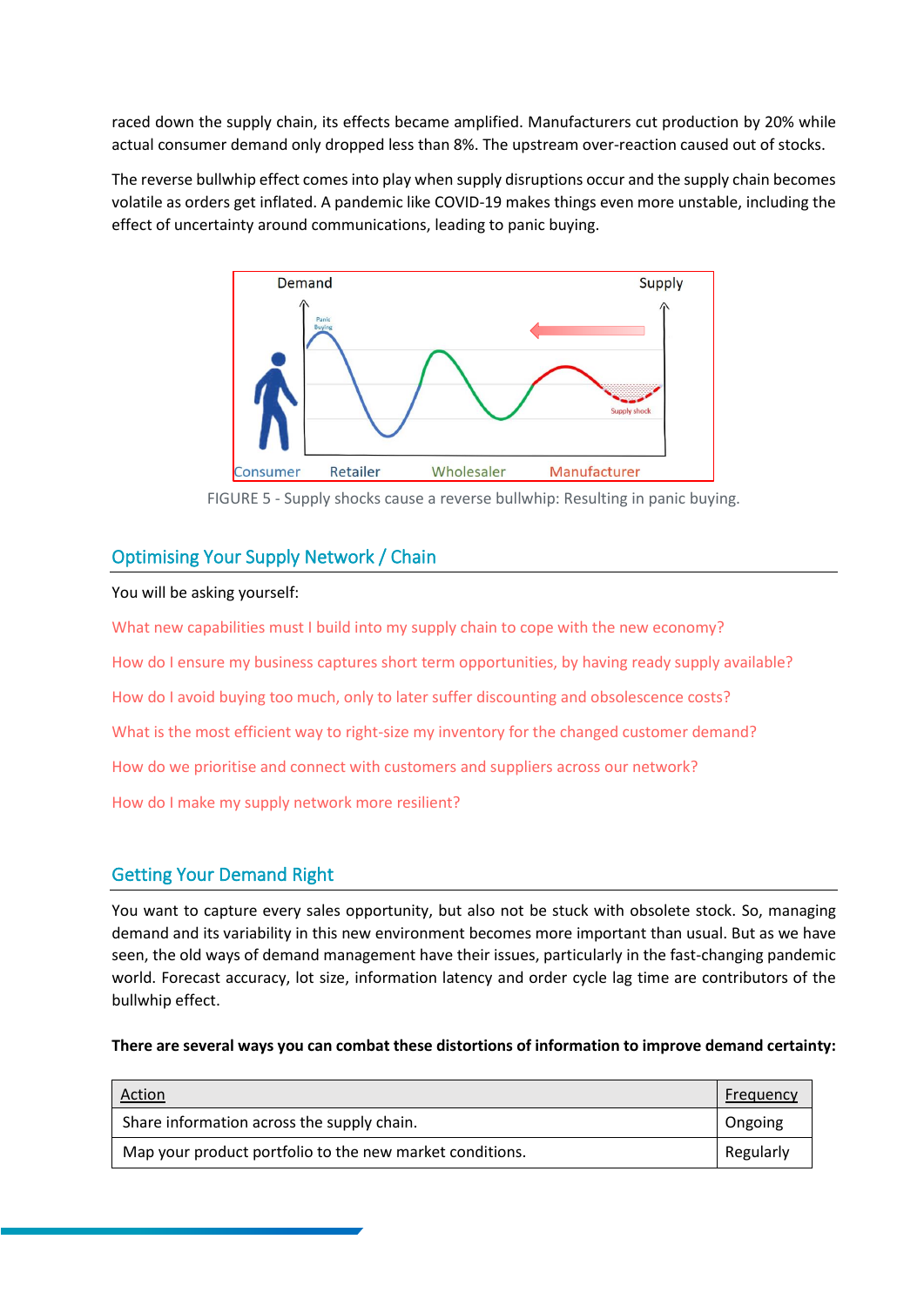| Model your product mix and flows under the new sales channel realities.                                                                                                             | Regularly |
|-------------------------------------------------------------------------------------------------------------------------------------------------------------------------------------|-----------|
| Optimise your inventory and update the planning factors that will keep it in shape.                                                                                                 | Regularly |
| Use Lean techniques to optimise lot sizes (replenish more frequently in smaller<br>drops).                                                                                          | Set up    |
| Increase order cycle speed, connect appropriate real time data.                                                                                                                     | Set up    |
| Use technology to increase the speed of the demand signals you collect.                                                                                                             | Set up    |
| Adjust settings in your demand management algorithms (two years' history may no<br>longer be appropriate), insert events, and insert time-phased models for the future<br>horizons. | Regularly |
| Ensure your supply chain is well connected with the company's engines of innovation.                                                                                                | Ongoing   |
| Connect further upstream in your value network to gain clarity of demand by end<br>customers and the channels they use to buy.                                                      | Ongoing   |

All these actions will improve the quality of the demand signals, help to understand true demand and improve your speed to respond to changes in the market.

## Buttoning Down Supply

Major swings in inventory will no doubt be one of the challenges for supply chain leaders.

So, what actions can you take to minimise the stress on working capital, avoid unnecessary costs and ensure materials and products continue to flow efficiently?

#### **Actions to safeguard supply include:**

| Action                                                                                                                                               | Frequency |
|------------------------------------------------------------------------------------------------------------------------------------------------------|-----------|
| Update your supply segmentation based on your re-mapped product mix.                                                                                 | Regularly |
| Update your inventory policies and ensure they are codified into every SKU.                                                                          | Regularly |
| Review supplier forecasts and open purchase orders, particularly long lead time items.                                                               | Ongoing   |
| Shorten your supply chain, e.g. nurture local manufacture and sourcing.                                                                              | Set up    |
| Use Lean techniques to optimise across organisations (e.g. JIT and VMI).                                                                             | Ongoing   |
| Take waste out of business processes across your end-to-end network.                                                                                 | Ongoing   |
| Build responsive processes so your operational teams can quickly adjust to changes<br>in demand and supply (e.g. Operational Excellence DMS and VM). | Set up    |
| Secure secondary sourcing to mitigate supply shocks.                                                                                                 | Set up    |
| Build processes, structure and contract conditions that enable collaboration across<br>you supply network.                                           | Regularly |
| Leverage technology that improves supply chain visibility and gives you real time<br>insights.                                                       | Set up    |
| Prepare scenarios to evaluate in S&OP, understand financial impacts and make<br>proactive decisions.                                                 | Regularly |
| Segregate your S&OP into short-term and long-term horizons.                                                                                          | Set up    |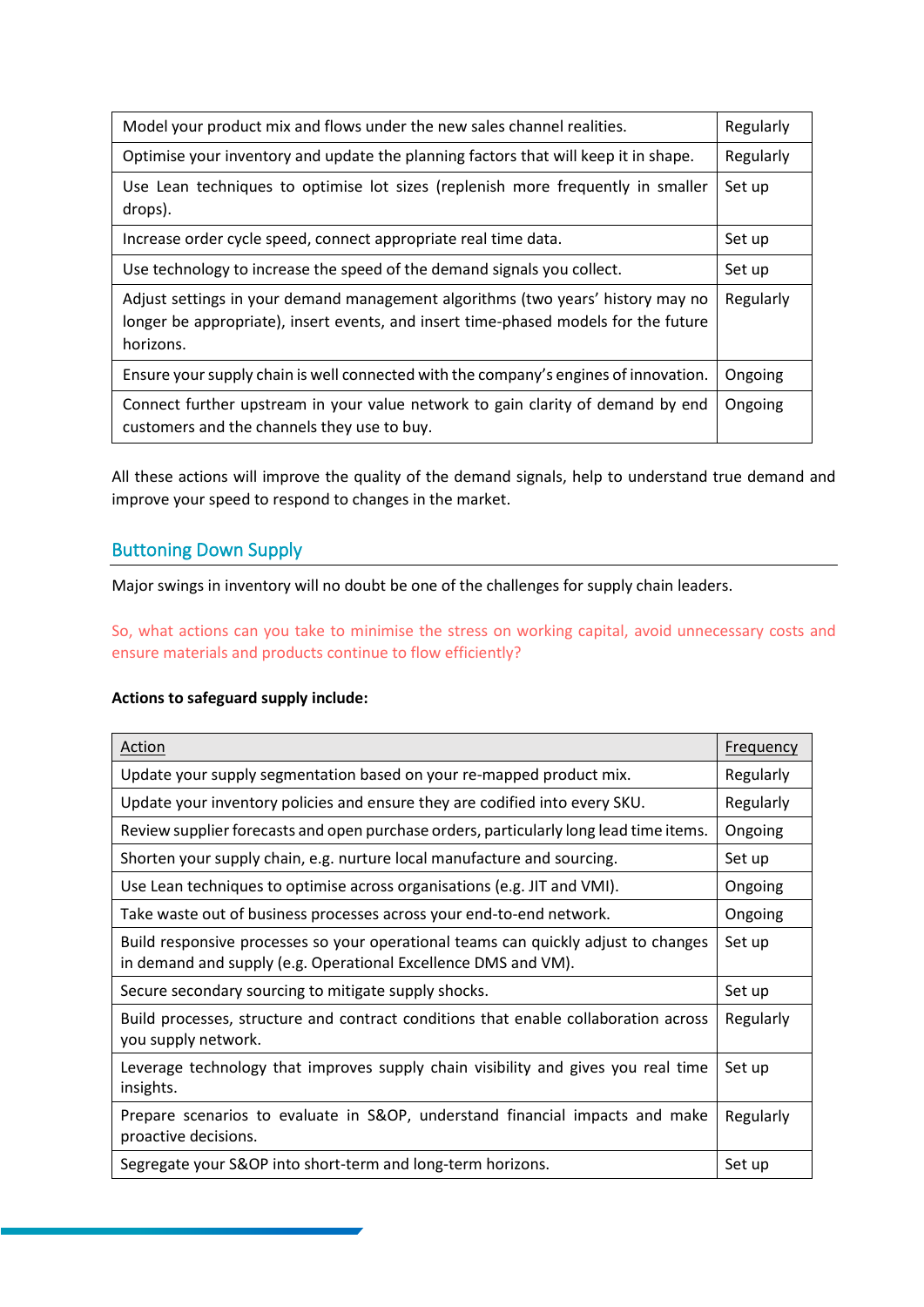Communicating with your stakeholders is especially important, to understand their perspective, as well as to co-ordinate externally to keep customers and suppliers informed about any significant changes you are making.

## Managing Your Network

Expect price to go up and some capacites to be constrained, as supply bases rationalise and logistics processes require new border controls. New Zealand's main import and export partners are suffering significant change from the pandemic. The IMF and WTO are both currently discussing their concerns about projections of global trade declining by between 13% – 32% as a result of the COVID-19 pandemic. The risk to supply chains is significant, and it will require flexibility to maintain resilience.



FIGURE 6 - The value of New Zealand product imports and exports with each top 5 trading country.



FIGURE 7 - Manufacturing in China dropped 15% with the COVID-19 outbreak.

Connecting with your network, and being attuned to the market, will pay dividends for managing supply chain risks. The value of relationships in supply networks cannot be overstated. While Force Majeure may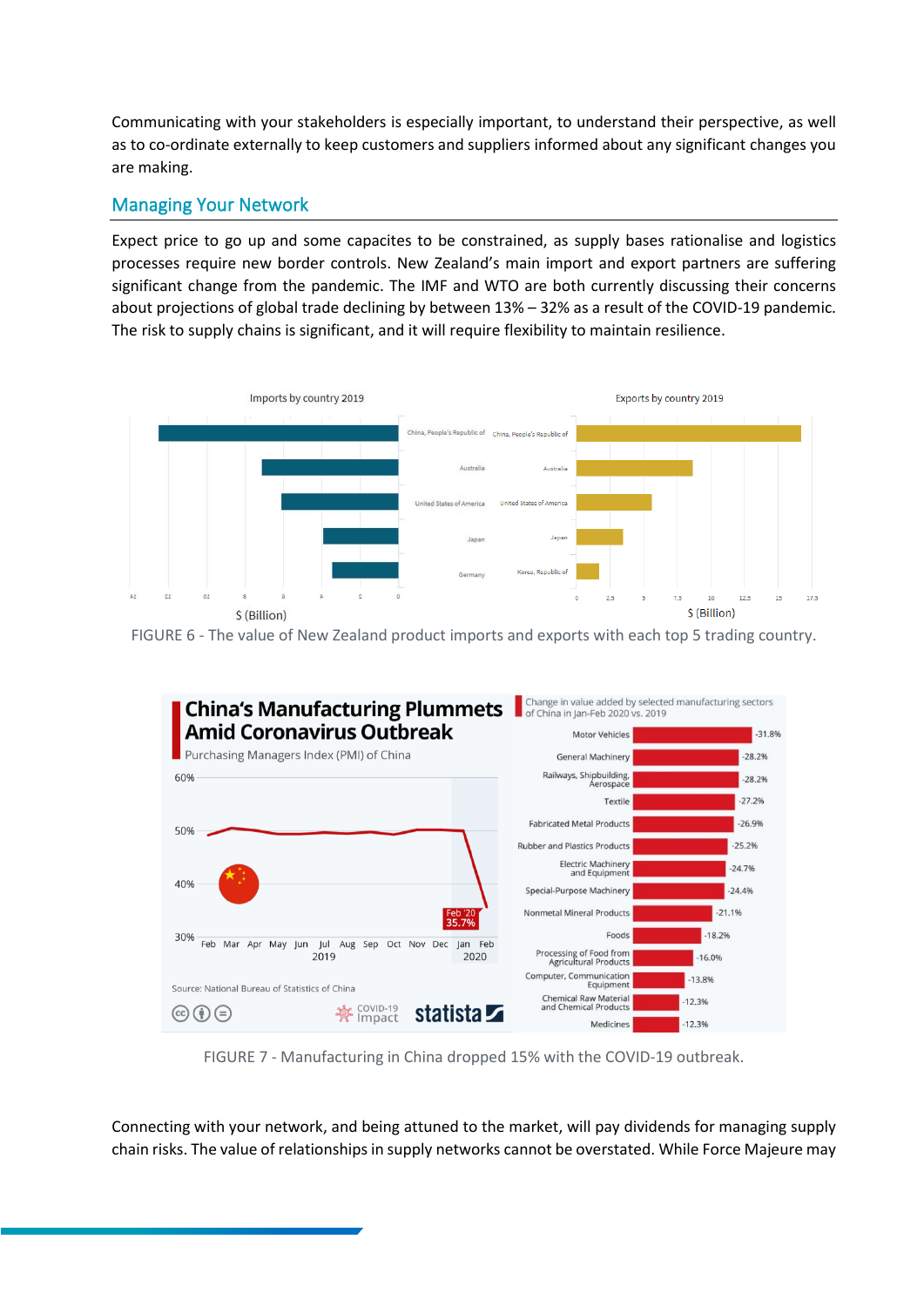have played havoc with some risk mitigation afforded in contract documents, there are things in your control that you can manage that will improve your supply network resilience.

You will want to be clear about priorites and trade-offs that you need to make in your network. Not every supply chain will have the same profile in terms of responsiveness (emergency services for example), reliability (airlines), agility (fashion), accuracy (IT), cost (commodities), quality (medical), efficiency (manufaturing) and service (consulting). After understanding your demand and supply characteristics, you can then design your supply network to deliver the most important customer requirements as a priority in this situation. Be prepared to adapt and make trade-offs or suffer uncompetitive consequences.

No doubt, you will have already dusted off your supply chain business continuity plan. Keeping up to date with developments as governments, trade financiers, and boards of directors make decisions will help you manage your supply network risks, including to:

| Action                                                                                                       | <b>Frequency</b> |
|--------------------------------------------------------------------------------------------------------------|------------------|
| Review your supply network and infrastructure required under the realities of your                           | Set up           |
| new product mix and channels to market (e.g. online sales will have grown).                                  |                  |
| Realign strategic partnerships according to your updated supplier segmentation and<br>re-mapped product mix. | Set up           |
|                                                                                                              |                  |
| Allocate COVID-19 playbook strategies for each segment of your procurement plan.                             | Regularly        |
| Be a customer of choice, by ensuring your procure-to-pay processes are working well.                         | Ongoing          |
| Work closely with your finance team on cash flow levers and balance the risks around                         | Regularly        |
| working capital and suppliler continuity (days payable, days inventory, payment                              |                  |
| terms).                                                                                                      |                  |
| Ensure visibility of any offsite assets register.                                                            | Regularly        |
| Review and keep up to date your procurement contracts register, particularly as                              | Ongoing          |
| things will change over the coming year.                                                                     |                  |
| Map your value chain, understand where your network is vulnerable and highlight any                          | Regularly        |
| gaps in your supply chain competencies required in the new environment.                                      |                  |
| Chart customers and suppliers in a risk matrix, utilise industry knowledge and include                       | Regularly        |
| outside/independent input.                                                                                   |                  |
| Secondary sourcing and domestic sourcing help to lower your risk profile.                                    | Set up           |
| Consider collaborative S&OP with key customers and supplier to reserve and                                   | Regularly        |
| orchestrate capacities in your network.                                                                      |                  |

Get help. There is much to do. If you need more supply chain resource, then contract highly skilled professionals to quickly make a difference in a short time. Actively design your supply network, and be urgent with the changes required in a COVID-19 pandemic world. Gartner showed that the more quickly a company adjusted its supply chain to the new GFC realities in 2008, the more likely the company is to survive and thrive.